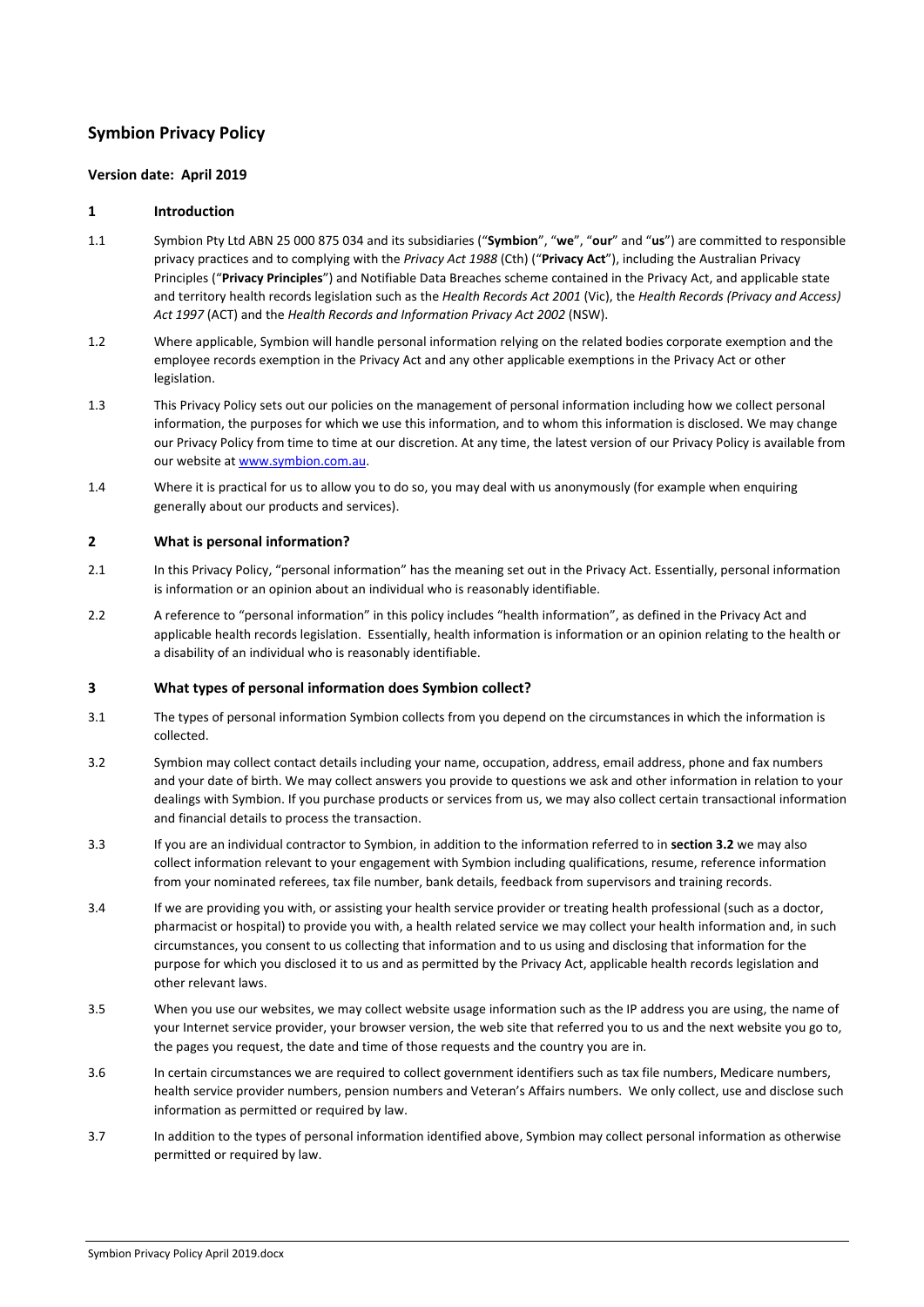## **4 How do we collect your personal information?**

- 4.1 Symbion collects personal information in a number of ways. The most common ways we collect your personal information are:
	- directly from you when you provide it to us or our agents or contractors;
	- via our website or when you deal with us online (including through our social media pages);
	- if you are an individual contractor to Symbion, from your employer or recruitment agency;
	- from publicly available sources;
	- from credit reporting agencies;
	- from our related companies; and
	- from third parties (for example, from your health service provider or treating health professional (such as a doctor, pharmacist or hospital) in connection with providing a health-related service to you or from referees if you apply for a position as an employee or contractor with us).

# <span id="page-1-0"></span>**5 For what purposes do we collect, use and disclose your personal information?**

- 5.1 The purposes for which we use and disclose your personal information will depend on the circumstances in which we collect it. Whenever practical we endeavour to inform you why we are collecting your personal information, how we intend to use that information and to whom we intend to disclose it at the time we collect your personal information.
- 5.2 We may use or disclose your personal information:
	- for the purposes for which we collected it (and certain secondary purposes where permitted by law);
	- for other purposes to which you have consented; and
	- as otherwise authorised or required by law.
- 5.3 In general we collect, use and disclose your personal information so that we can do business together and for purposes connected with our business operations.
- 5.4 Unless otherwise required or permitted by law, we will only collect health information about you with your consent and we will only use that information for the primary purpose for which it was collected. In some circumstances, we may collect your health information through third parties (e.g. from health care professionals, such as pharmacists, who are treating you). We will only do this if you have consented or where otherwise permitted or required by law.
- 5.5 Some of the specific purposes for which we collect, use and disclose personal information are:
	- to respond to you if you have requested information (including via our websites or via an email or other correspondence you send to us);
	- to provide goods or services to you, to assist a health professional or service provider to provide you with certain services (e.g. health services) or to receive goods or services from you;
	- to administer and manage services, including charging, billing and collecting debts;
	- to enable you to participate in any loyalty programs that we conduct;
	- to improve our products and services and keep you up to date on such improvements;
	- to understand our customer base and help tailor our products and services;
	- to allow performance reporting and benchmarking of your business, if applicable;
	- to contact you (directly or through our service providers) to obtain your feedback, to find out your level of satisfaction with our products and services and for other market research activities;
	- to verify your identity;
	- to address any issues or complaints that we or you have regarding our relationship; and
	- to contact you regarding the above, including via electronic messaging such as SMS and email, by mail, by phone, by fax or in any other lawful manner.
- 5.6 We may also use and disclose your personal information for the purpose of direct marketing to you where:
	- you have consented to us doing so; or
	- it is otherwise permitted by law.
- 5.7 Direct marketing involves communicating directly with you for the purpose of promoting goods or services to you and to provide you with special offers. Direct marketing can be delivered by a range of methods including mail, fax, telephone, email or SMS. You can unsubscribe from our direct marketing, or change your contact preferences, by contacting us (see **sectio[n 14](#page-3-0)** of this Privacy Policy).

### **6 What happens if you don't provide personal information?**

6.1 Generally, you have no obligation to provide any personal information requested by us. However, if you choose to withhold requested personal information, we may not be able to provide you with products and services that depend on the collection of that information.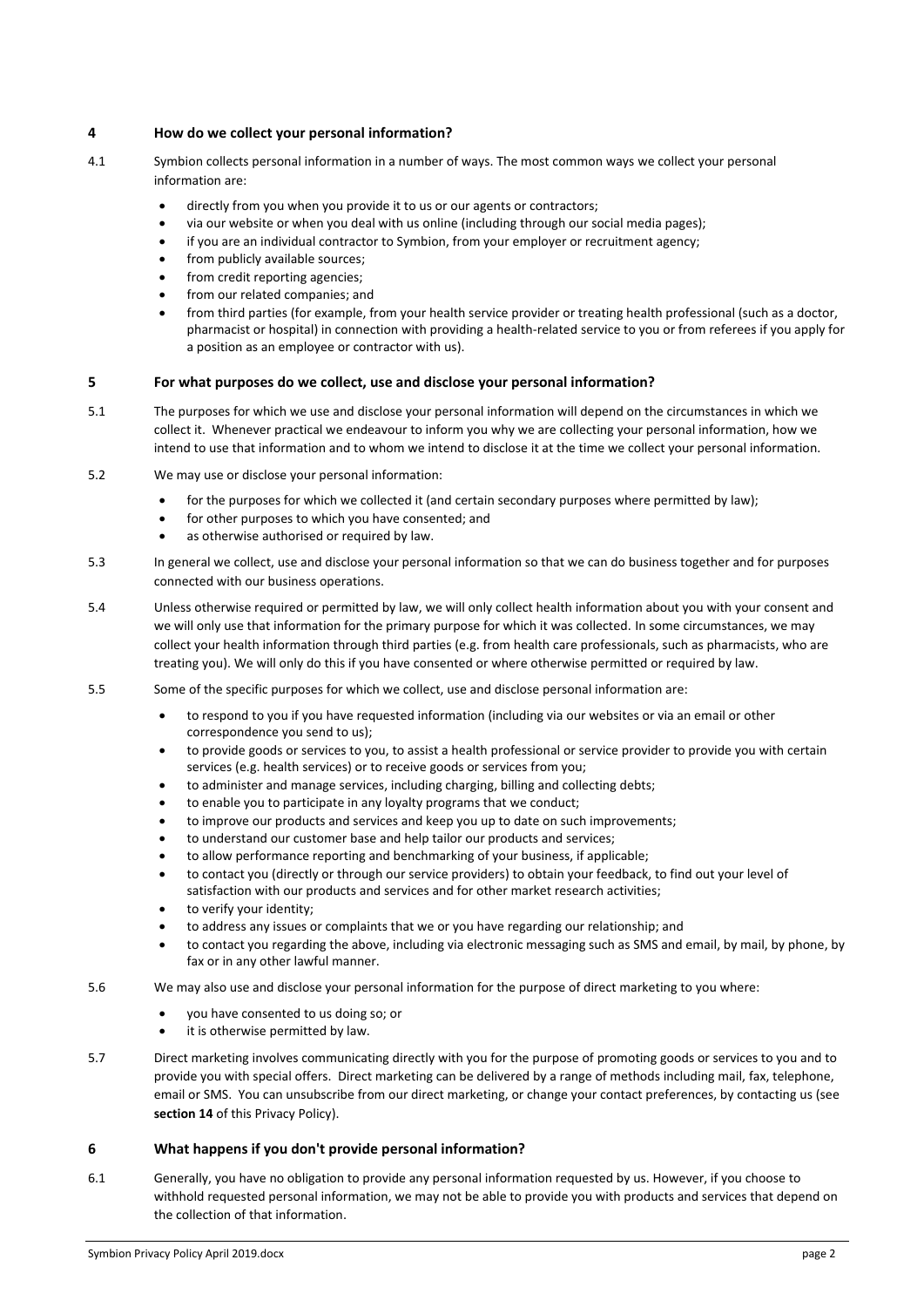## **7 To whom do we disclose personal information?**

- 7.1 We may disclose your personal information to third parties in connection with the purposes described in **section** [5](#page-1-0) of this Privacy Policy.
- 7.2 This may include disclosing your personal information to the following types of third parties:
	- our related companies;
	- health service providers or treating health professionals (such as your doctor, pharmacist or hospital), in connection with providing health-related goods or services to you or as otherwise required or authorised by law;
	- our contractors and other third parties that provide goods and services to us (including suppliers, marketing agencies, data analysis specialists, data processing organisations, billing and debt recovery providers, website and data hosting providers, loyalty program administrators and other IT suppliers);
	- our accountants, insurers, lawyers, auditors and other professional advisers;
	- government and regulatory authorities, courts, tribunals and other bodies as required or authorised by law;
	- in an emergency, to medical and health service providers;
	- any third parties to whom you have directed or permitted us to disclose your personal information (e.g. referees);
	- in the event that we or our assets may be acquired or considered for acquisition by a third party, that third party and its advisors;
	- carefully selected third parties with whom we have data sharing arrangements;
	- third parties that require the information for law enforcement or to prevent a serious threat to public safety; and
	- otherwise as permitted or required by law.
- 7.3 Where we disclose your personal information to third parties we will take reasonable steps to ensure that such third parties only use your personal information as reasonably required for the purpose we disclosed it to them and in a manner consistent with the Privacy Principles and relevant health records legislation (e.g. by (where commercially practical) including suitable privacy and confidentiality clauses in our agreement with a third party service provider to which we disclose your personal information).
- 7.4 If you post information to public parts of our websites or to our social media pages, you acknowledge that such information (including your personal information) may be available to be viewed by the public. You should use discretion in deciding what information you upload to such sites.

### **8 Disclosure of information outside the State/Territory of collection**

- 8.1 Some of the third parties to whom we disclose personal information may be located outside the state or territory in which the information was collected or outside Australia. The state/territories and countries in which such third parties are located will depend on the circumstances. For example, we may disclose personal information to our related companies overseas and to our overseas service providers.
- 8.2 In the ordinary course of business we commonly disclose personal information to third parties (for example, offshore data centres located in New Zealand, the USA, South Korea and Canada).
- 8.3 Except in some cases where we may rely on an exception under the Privacy Act or other law, we will take reasonable steps to ensure that such overseas recipients do not breach the Privacy Principles in relation to such information
- 8.4 In respect of health information covered by health records legislation, unless otherwise required or permitted by law, we will only disclose your health information to a third party outside the state/territory of collection if we reasonably believe that the recipient of the information is subject to a law, binding scheme or contract which upholds principles for fair handling of the information that are substantially similar to those in the applicable health records legislation.

### **9 How do we protect personal information?**

- 9.1 Symbion will take reasonable steps to keep any personal information we hold about you secure. Please notify us immediately if you become aware of any breach of security.
- 9.2 However, except to the extent liability cannot be excluded due to the operation of statute, we exclude all liability (including in negligence) for the consequences of any unauthorised access to, disclosure of, misuse of or loss or corruption of your personal information. Nothing in this Privacy Policy restricts, excludes or modifies or purports to restrict, exclude or modify any statutory consumer rights under any applicable law including the *Competition and Consumer Act 2010* (Cth).

### **10 Accuracy of the personal information we hold**

10.1 We try to maintain your personal information as accurately as reasonably possible. We rely on the accuracy of personal information as provided to us both directly (from you) and indirectly.